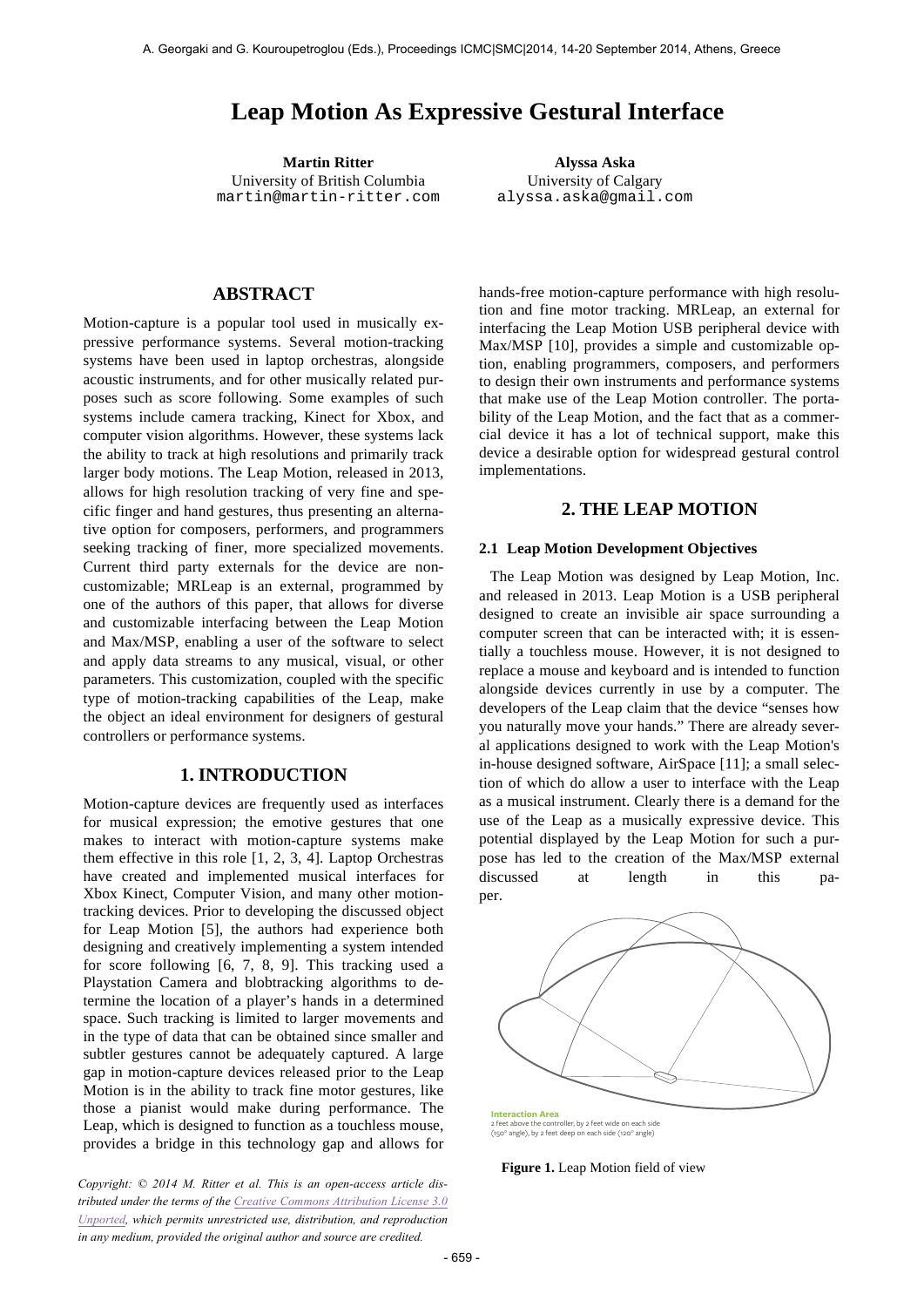#### **2.2 Leap Motion as Musical Interface**

The MRLeap object, which allows the Leap to interface with Max/MSP, is designed for users to extract generated data for musical or otherwise creative purposes. The fine motor control that the Leap is capable of tracking allows for a type of gestural control not present in motiontracking systems that target larger movements, such as the Xbox Kinect or computer-vision. Therefore, the external can lead to the creation of new interfaces for musical expression that are gesturally controlled, but quite different from large-movement dependent gestural controllers. Several data parameters are available (these are discussed in detail later in the paper) and the user is presented with a graphical display that provides information regarding which data streams are arising from which movements. The Leap tracks many different types of movements, so the diversity of data types is quite extensive. This diversity indicates that as a musically expressive device, the Leap is quite versatile and can be used artistically in several different ways, depending on the data output a given user is accessing.



**Figure 2.** MRleap external in Max/MSP

## **2.3 Customizability**

The Leap is an extremely new peripheral device; however, there are a number of third party externals already available[12]. The primary advantage this external, custom-made for interfacing with Max/MSP, has over these already-existing third party options is the ability to precisely enable or disable data acquisition. This is extremely useful to performers and composers as it allows them to choose which data streams to apply to audio, visual, or control parameters and avoid unwanted CPU usage by disabling unwanted functionality. Figure 3 shows a sample of the over 67 different customizable data options currently available. The choices are persistable and the object will retain them across sessions. The external is based on the LeapMotion SDK version 1.0.9, and aims to expose as many of the public functions as possible and is available for both OSX and Windows platforms.

# **3. MRLEAP DATA CAPTURE**

Similar to the concept of a frame in video applications, the MRleap deals with the concept of analysis frames where subsequent and more detailed tracking information is embedded into the frame data structure. This top down architecture, as shown in Figure 4, allows for strong associative linking between tracked objects and their validity throughout their respective life cycles. Each element is aware of its parent ID and thus the user can easily compare validity between frames.

| ▼ MRleap          |     |
|-------------------|-----|
| FrameHist         | з   |
| Degrees           | П   |
| FrameMain         | □   |
| FrameRot          | ⊓   |
| FrameRotRaw       | Π   |
| FrameRotProb      | 0.4 |
| FrameScale        | Ω   |
| FrameScaleRaw     | П   |
| FrameScaleProb    | 0.4 |
| <b>FrameTrans</b> | Π   |
| FrameTransRaw     | ⊓   |
| FrameTransNorm    | Π   |
| FrameTransProb    | 0.4 |
| FrameRotMatrix    | г   |

**Figure 3**. Example of data customization options

## **3.1 Frame Object**

All tracking data is contained in a frame object, which includes basic frame information, motion data about the frame itself, hand data, and pointable data. Frame data includes the current frame ID, number of hands currently recognized in the frame, timing information, and fps. Motion data is calculated between the current frame and a specified earlier frame (default 1 frame in the past) and includes information about frame translation, rotation, and scale.





**Figure 4.** Frame architecture

#### **3.2 Hand Object**

The hand object is part of the frame object and contains information about palm position, palm velocity, palm rotation, scale, translation, hand sphere (a sphere fit to the curvature of the hand), as well as information about pitch, yaw, and roll. As in the frame object, the hand object provides information about the current hand ID, frame ID the hand is found in, time since a hand has been recognized (in ms), and how many pointables are attached to the hand object.

#### **3.3 Pointable Objets**

Pointable objects are attached to a hand object. Pointables are defined as either a finger or a tool object. If a valid hand is found, the external will check for pointables and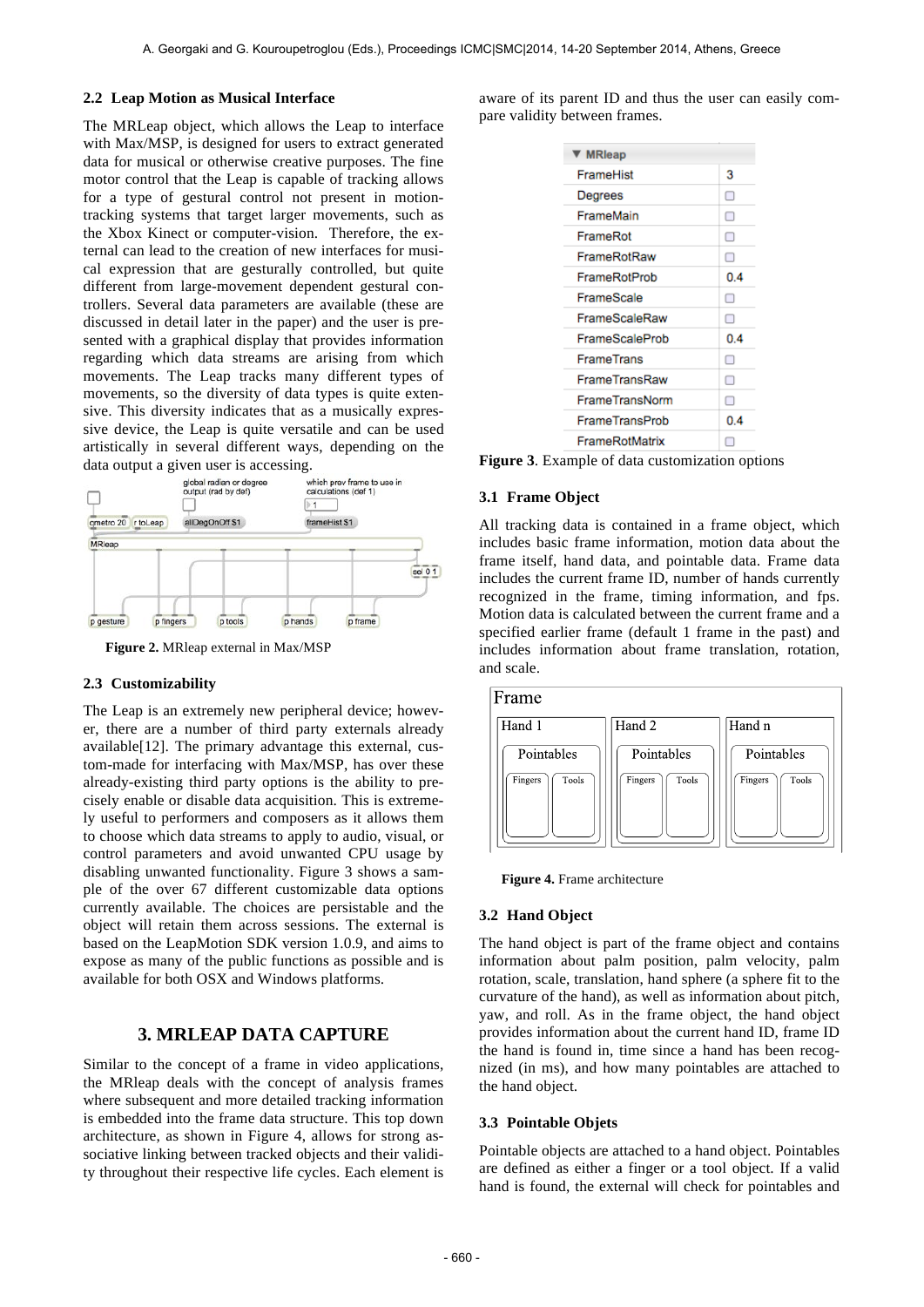assign them as either a finger object or tool object. A tool is described as a pointable object that is longer, straighter, and thinner than a finger. The tracking data available for pointables are identical for finger and tool objects. Pointable direction, tip position, tip velocity, pointable dimensions (width, height), and touch zone are available. Like the hand and frame objects, pointables are also aware of themselves and their parent structures and provide their ID, hand ID, frame ID, and time they have been visible (in ms).

Tool objects might be useful to track the movements of a conductor, or the instrument bodies, such as clarinet or oboe players. To facilitate easier tracking and increase the chances of reliable following, a pencil or straw might have to be attached to the instrument to make it "thin" enough for tracking.

### **3.4 Gesture Data**

Alternatively to getting raw data about the state of a current object, basic gestures are also reported by the external. The following gesture types are currently available:

- Circle: reports circle center, state (valid, starting, in progress, completed), turns, direction; as well as gesture ID, associated pointable ID, hand ID, and frame ID;
- Key tap and Screen tap: reports tap position and tap direction; same ID information as seen above;
- Swipe: report swipe position (state, start position, and current position) and swipe direction (speed, position); same ID information as seen above;

# **4. CREATIVE APPLICATIONS**

#### **4.1 Performance Capabilities**

The Leap Motion is versatile and can be used as a gestural controller. The Leap not only tracks hands but any other objects that have reflective surfaces, allowing users of the objects quite a bit of freedom and customization when designing their own implementation of this device. The high-resolution tracking and relatively small area of tracking makes the Leap suitable for small and detailed performative gestures. The Leap cannot track at extreme distances from its origin; this attribute should be considered not as a limitation but as a performance tool and indication of which type of gestures and motions the Leap Motion tracks most effectively. Additionally, as many of the current motion-tracking technology available has a lower resolution and is designed to track a larger area (such as the Kinect), this makes the Leap a desirable alternative controller for anyone seeking to program an instrument that implements very fine, detailed performance motion. The Leap is also extremely portable and relatively inexpensive which makes the device desirable as a controller in performance and potentially obtainable by performance groups wishing to perform composers' works.

### **4.2 Works Composed for MRLeap -** *Piano Suite*

The first work to implement MRLeap for Leap Motion successfully in a live performance setting was *Hyperkinesis* by Alyssa Aska [13], premiered on February 28, 2014. The piece is written for piano and Leap Motion, and uses tracking of the hands only. The hardware was a success in rehearsal and performance and received favourable response from the performer. The use of the Leap in performance was intuitive for the performer. The only issues encountered occurred prior to performance, including Max/MSP program crashes. However, these crashes appeared to be due to CPU usage; this result highlights why the MRLeap's ability to choose which data to track is such an important feature. Users with less powerful computers may otherwise be unable to interface with the Leap, as tracking all of the information draws considerable processing power. The work performed is part of a larger piano suite, containing five movements, each corresponding to one of the gestures of the Leap Motion. Aska's piano suite is designed to research gestural controller interactions with live instruments in performance, and test the viability of both the Leap motion and the MRLeap external. Successful performance reports to date indicate that the Leap works well when paired with piano in performance so long as computer usage is carefully considered. Additionally, performing with the Leap and a live musical instrument presents logistical issues of Leap placement onstage. For the sake of these works a custom **1** stand is being constructed which allows the Leap to be placed below but near C4 on a keyboard. Future performances of these works for piano and Leap motion are already programmed throughout the year, with the second & performance occurring April 23rd, 2014.



Figure 5. Score excerpt from *Hyperkinesis*, for piano and Leap Motion

# ? 4 **4.3 Dramaturgy**

So far live performance settings using the Leap have been distributed in January 2014. However, as a gestural contime constraints as the software was only completed and limited to Leap and piano "duets"; this is due mostly to troller that involves motion, the dramaturgy and ensemble dynamic capabilities of the device must be considered. Visually, the Leap can be placed during performance in an area that allows it to be seen by the audience, or an area where it is hidden (thus making it appear as if the performer is only interacting with air). Placement is not difficult as the Leap is a USB device and therefore not